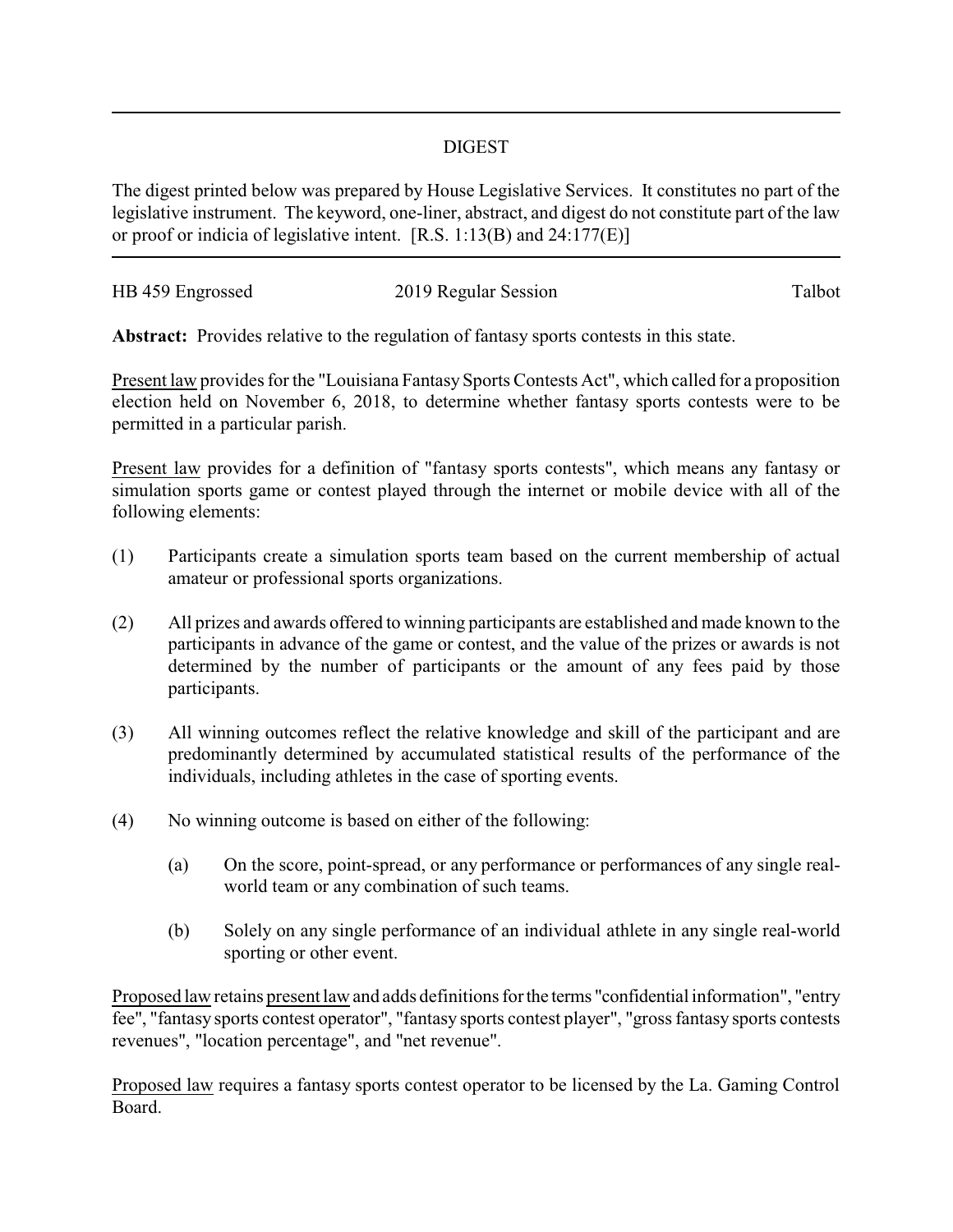Proposed law provides that a fantasy sports contest operator must:

- (1) Be authorized to transact business in this state.
- (2) Demonstrate to the La. Gaming Control Board that the operator is suitable for licensing pursuant to present law (R.S. 27:28).

Proposed law provides that any fantasy sports contest operator that allows its license to lapse, without requesting an extension of time to file for a renewal, is required to resubmit an initial application for licensure.

Proposed law requires the board to issue or deny a fantasy sports contest operator's license within 60 days of receipt of application for licensure. Provides that the board shall provide an operator with specific reasons if a license is not issued.

Proposed law provides that any application made for a license is confidential and not subject to the Public Records Law.

Proposed law provides that as a condition of licensure, a fantasy sports contest operator is required to submit evidence to the board that the operator has established and will implement certain commercially reasonable procedures for fantasy sports contests which include but are not limited to:

- (1) The verification that a fantasy sports contest player is 21 years of age or older.
- (2) The requirement that fantasy sports contests are conducted in a venue where the fantasy sports contest player is at least 21 years of age or older.

Proposed law prohibits fantasy sports contests operators from offering fantasy sports contests based on the performances of participants in high school or youth athletic events.

Proposed law requires a licensed fantasy sports contest operator to:

- (1) Annually contract with a certified public accountant to conduct an audit that is consistent with the standards accepted by the American Institute of Certified Public Accountants.
- (2) Submit to the board a copy of the audit report.

Present law (R.S. 44:1.1(B)) provides for exceptions to the Public Records Law. Proposed law adds certain sections of proposed law to the present law exceptions.

Effective upon signature of the governor or lapse of time for gubernatorial action.

(Amends R.S. 27:302 and R.S. 44:4.1(B)(15); Adds R.S. 27:306, 307, and 308)

Summary of Amendments Adopted by House